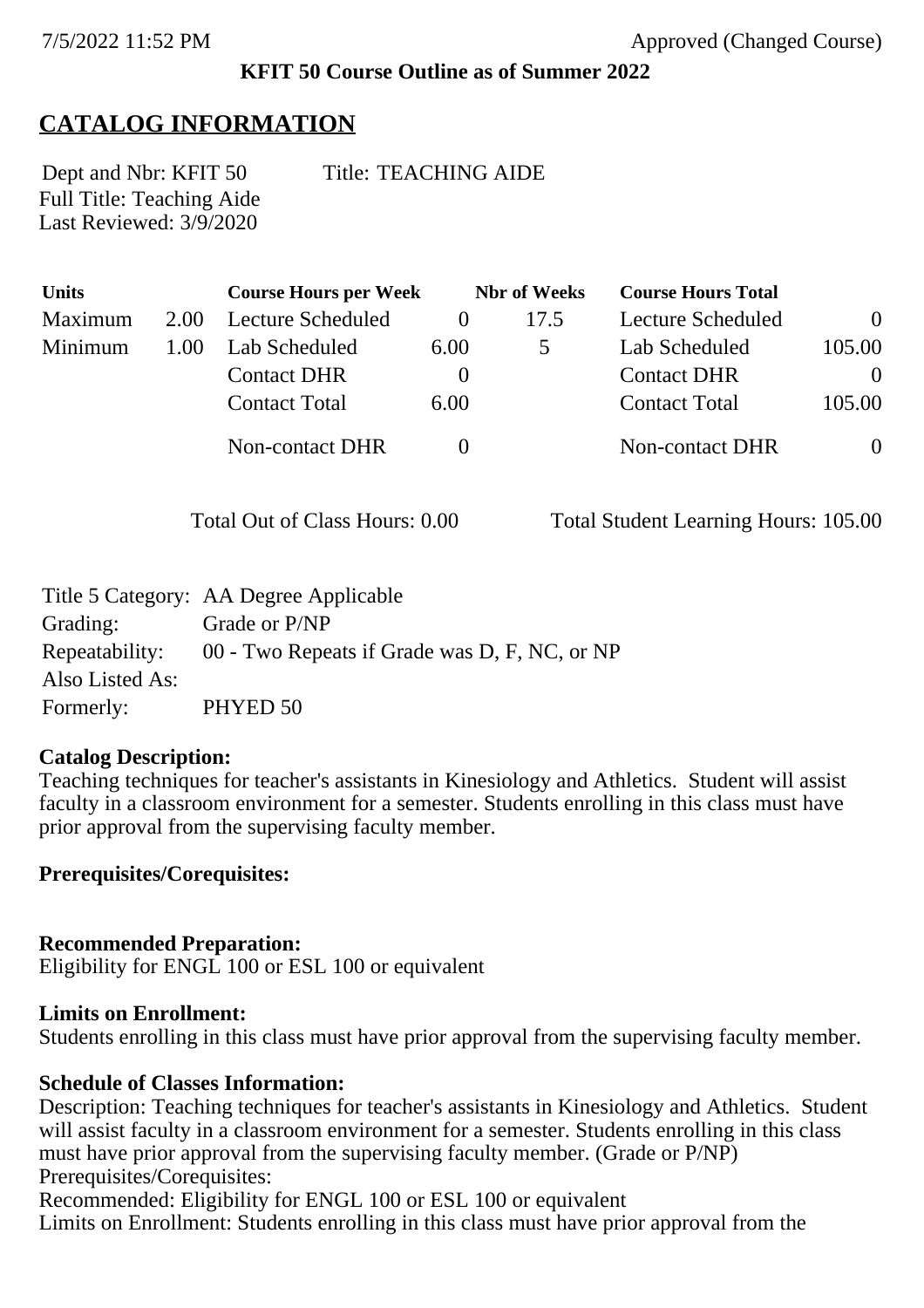# **ARTICULATION, MAJOR, and CERTIFICATION INFORMATION:**

| <b>AS Degree:</b><br><b>CSU GE:</b> | Area<br><b>Transfer Area</b> |            |           | Effective:<br>Effective: | Inactive:<br>Inactive: |
|-------------------------------------|------------------------------|------------|-----------|--------------------------|------------------------|
| IGETC:                              | <b>Transfer Area</b>         |            |           | Effective:               | Inactive:              |
| <b>CSU Transfer: Transferable</b>   |                              | Effective: | Fall 1995 | Inactive:                |                        |
| <b>UC</b> Transfer:                 |                              | Effective: |           | Inactive:                |                        |

# **CID:**

# **Certificate/Major Applicable:**

[Both Certificate and Major Applicable](SR_ClassCheck.aspx?CourseKey=KFIT50)

# **COURSE CONTENT**

# **Student Learning Outcomes:**

Upon completion of the course, students will be able to:

- 1. Develop lesson plans and instruct an entire class period using appropriate communication, instructional method and skills.
- 2. Demonstrate ability to give feedback and implement instructional modifications as necessary.

# **Objectives:**

Students will be able to:

- 1. Plan and construct various lesson plans for instructional purposes.
- 2. Demonstrate appropriate teaching methods and skills.
- 3. Demonstrate effective communication skills throughout planned lesson.
- 4. Incorporate standard safety skills in all lessons.
- 5. Implement necessary feedback, modifications for skill progressions and limitations.
- 6. Self-assess experience as a teaching aide.

# **Topics and Scope:**

Content would vary with the instructor and the activity class.

General topics include:

- I. Lesson Planning
- II. Leading an Activity Class or Practice Session (Team Sports)
	- A. Warm-ups
	- B. Techniques
	- C. Activity appropriate skill practice
	- D. Progressions and modifications
- III. Communicate Classroom Procedures
- IV. Proper Form and Safety Considerations for the Activity
- V. Teaching Methods Appropriate for the Discipline/Activity
- VI. Demonstrating Skills and Proper Technique